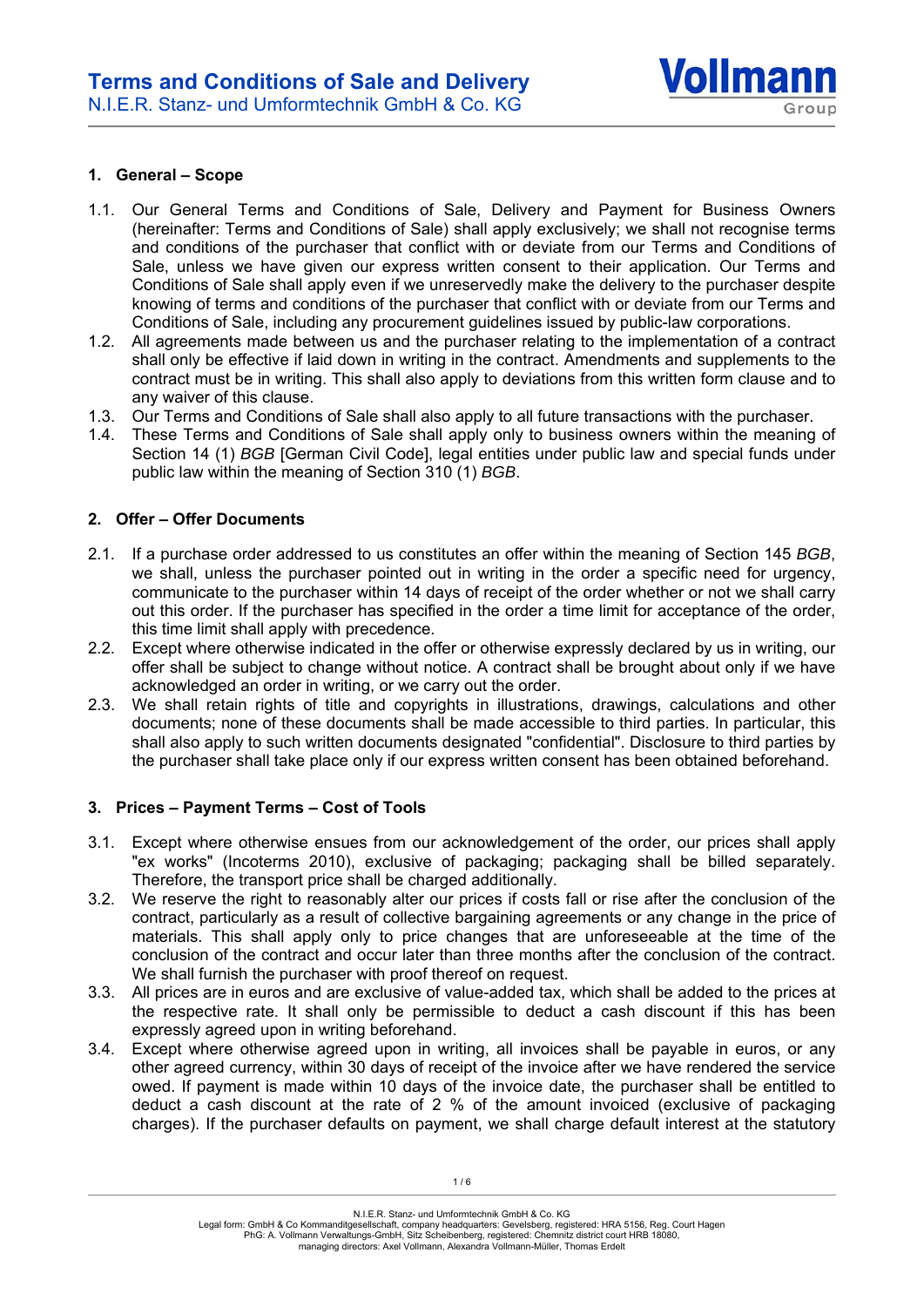rate. If a higher default-related loss has been provably incurred, we shall be entitled to assert a claim for this.

- 3.5. The purchaser shall have rights of set-off only where its counter-claims have been established by a final and non-appealable court judgement, are undisputed or have been acknowledged by us. The purchaser shall be entitled to exercise a right of retention or a right to refuse performance only if the same preconditions are met in the case of counter-claims or if, in the case of defects in the goods delivered, these defects have been discovered, acknowledged by us or at least credibly demonstrated (e.g. by means of a neutral expert's written confirmation), and, additionally, the purchaser's counter-claim is based on the same contractual relationship.
- 3.6. If we are obliged to perform in advance, and, after the conclusion of the contract, we become aware of circumstances under which our claim to payment is jeopardised by a lack of liquidity on the part of the purchaser, we may, at our option, either demand that security be provided within a reasonable period or that payment be made concurrently with delivery. If the purchaser fails to comply with this request, we shall, without prejudice to further statutory rights, be entitled to rescind the contract.
- 3.7. The purchaser shall not acquire any rights in tools as a result of reimbursing the cost of the tools or a portion of this cost. These tools shall remain solely our property.

# **4. Delivery Period**

- 4.1. The delivery period stated by us shall begin only if all essential issues, in particular technical issues, have been cleared up, and the purchaser has met its obligations. Except where otherwise agreed upon or otherwise ensues from the contractual relationship, the delivery period stated by us shall always be non-binding.
- 4.2. Compliance with our obligation to deliver shall be conditional upon the purchaser having properly performed its obligations in due time.
- 4.3. Delays in delivery due to force majeure or due to unforeseeable circumstances not attributable to us, such as operational disruptions, strikes, lockout, lack of means of transport, difficulties in procuring raw materials, official directives, late delivery by our suppliers, shall not lead to default on our part. Any agreed period for delivery shall be extended by the duration of the hindrance. If the hindrance lasts longer than one month, we and the purchaser may, after the expiry of a reasonable set grace period, rescind the contract in respect of the part not yet performed.
- 4.4. If the purchaser sets us a reasonable time limit after we have entered into default, the purchaser shall be entitled to rescind the contract after this time limit has expired to no avail; in this case, the purchaser shall be entitled to damage claims for non-performance only if default is due to wrongful intent.
- 4.5. The limitations of liability under the above subsection (4) shall not apply insofar as a commercial transaction where time is of the essence has been agreed upon; the same shall apply if, due to default attributable to us, the purchaser may claim that it is no longer interested in the performance of the contract. In these cases, liability shall be limited to the loss foreseeable and typical of this type of contract, except where we can be accused of wrongful intent.
- 4.6. If the purchaser defaults on taking delivery or breaches other duties to co-operate, we shall be entitled to demand compensation for the loss incurred upon us, including any extra expenditure. In this case, the risk of accidental destruction or accidental deterioration of the item purchased shall also pass to the purchaser at the time when the purchaser defaults on taking delivery.
- 4.7. We shall be entitled to make sub-deliveries insofar as this does not conflict with any evident interest of the purchaser. In the event of justified sub-deliveries, we shall also be entitled to bill for these sub-deliveries following their dispatch in each case.
- 4.8. Over-deliveries or under-deliveries shall, without proper performance being impaired as a result hereof, be permissible within a scope of plus or minus 5 % as customary in the trade.

N.I.E.R. Stanz- und Umformtechnik GmbH & Co. KG

Legal form: GmbH & Co Kommanditgesellschaft, company headquarters: Gevelsberg, registered: HRA 5156, Reg. Court Hagen PhG: A. Vollmann Verwaltungs-GmbH, Sitz Scheibenberg, registered: Chemnitz district court HRB 18080, managing directors: Axel Vollmann, Alexandra Vollmann-Müller, Thomas Erdelt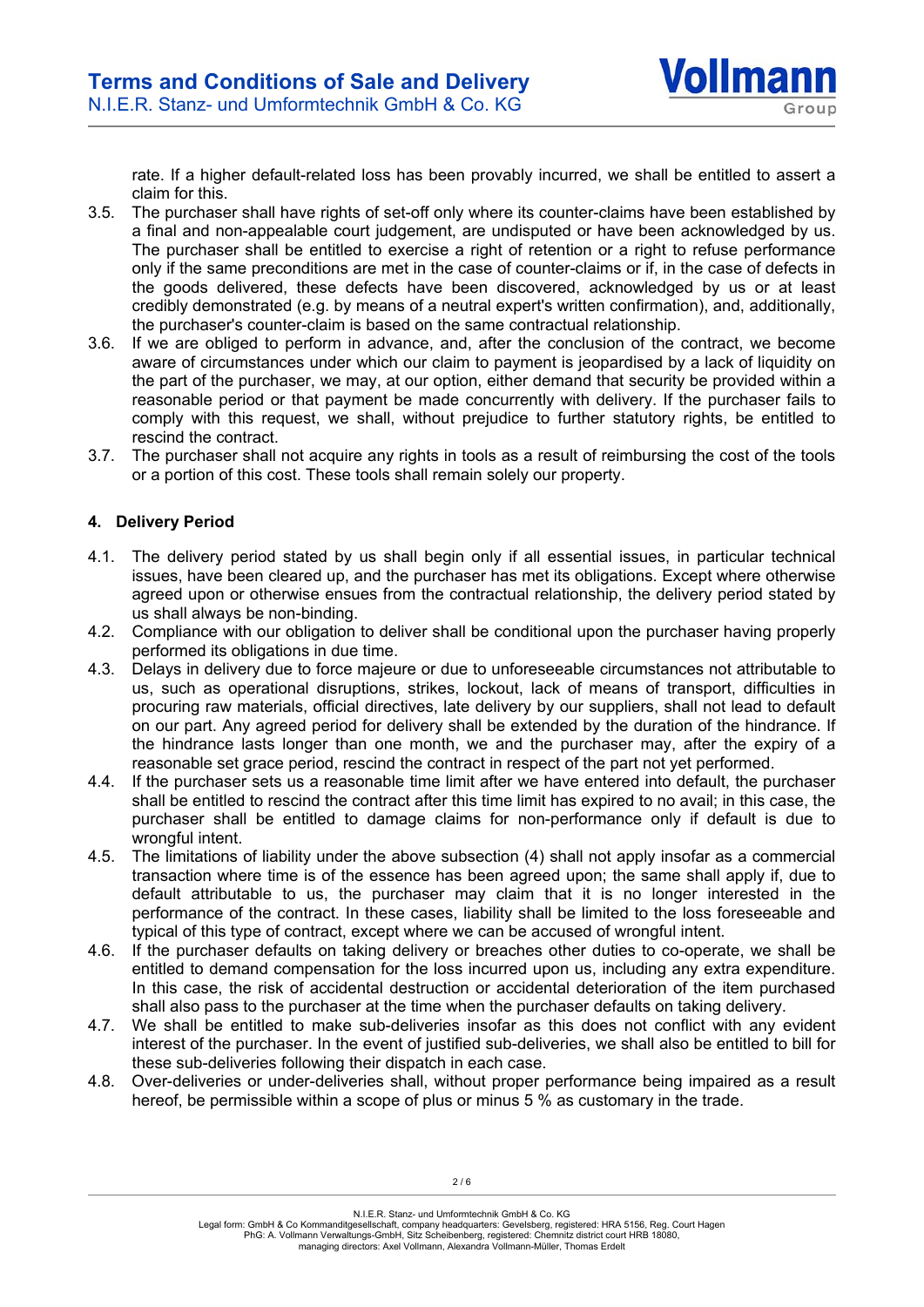

### **5. Passage of Risk – Packaging Costs**

- 5.1. Except where otherwise agreed upon in writing, "ex works" (Incoterms 2010) shall apply as the delivery clause in relation to business owners and public-law corporations.
- 5.2. No transport packaging or other packaging as defined in the *Verpackungsverordnung* [Packaging Regulation] shall be taken back. The purchaser shall take care of the disposal of the packaging at its expense.
- 5.3. We shall take out transport insurance for the delivery at the purchaser's express request; the costs incurred in this respect shall be borne by the purchaser.

### **6. Warranty for Defects**

- 6.1. A commercial purchaser shall only have warranty rights (defect-related claims) if, without delay after receiving the goods, the purchaser examines the goods and gives us written notification of any visible defects without delay following this examination or gives us written notification of any hidden defects without delay after their discovery, specifying the defect (Section 377 *HGB* [German Commercial Code]). If the purchaser is not a merchant, it shall give us written notification of such evident defects within 14 days of their discovery.
- 6.2. There shall be no claims based on defects insofar as there are only insignificant deviations from the agreed quality, or there is only an insignificant impairment of usability.
- 6.3. All parts or services that exhibit a defect in quality within the limitation period shall, at out option, be rectified, replaced or re-performed by us free of charge, insofar as the cause of the defect already existed at the time of the passage of risk.
- 6.4. If defects are reported, the purchaser shall only be permitted to withhold payments to an extent reasonably proportionate to the defects that have arisen. Furthermore, these payments shall only be withheld if the preconditions under Section 3 (5), sentence 2 are met.
- 6.5. If, for reasons not attributable to us, the purchaser wrongly reports the existence of a defect attributable to us, we shall be entitled to charge the purchaser for the reasonable expenditure incurred upon us in connection with eliminating or ascertaining the defect.
- 6.6. Claims of the purchaser on the basis of the expenditure necessary for the purpose of supplementary performance, in particular transport, travel, labour and material costs, shall be ruled out insofar as this expenditure increases as a result of the delivered item having been subsequently transported to a place other than the original place of delivery, unless this transportation is required under the contract. We shall be entitled to charge the purchaser for such extra costs.
- 6.7. Statutory recourse claims of the purchaser against us from the sale of consumables (Sections 478 and 479 *BGB*) shall be ruled out with regard to any agreements made by the purchaser with its customers that go beyond the customers' statutory defect-related claims.
- 6.8. Claims of the purchaser based on defects in quality shall become statute-barred 12 months after the passage of risk. However, the statutory limitation periods for defect-related claims shall apply insofar as these are longer than 24 months, and nothing to the contrary ensues from these Terms and Conditions, i.e. for example for items customarily used for buildings (Section 438 (1), no. 2b *BGB*), for the right of recourse (Section 479 (1) *BGB*) and for structures and construction defects (Sections 634a, 438 (1), no. 2a *BGB*) as well as in cases of defects caused with wrongful intent or by gross negligence and in cases of fraudulent concealment of a defect. These limitation periods shall also apply to defect-related consequential loss falling under Section 437 (3) or Section 634 (4) *BGB* (Damages in the Event of Defects). If supplementary performance is required due to a defect, the limitation period shall merely be suspended until such supplementary performance has been rendered and shall not restart from the beginning.
- 6.9. Before the purchaser can assert further claims or rights (rescission, price reduction, damages, reimbursement of expenditure), we shall first be given the opportunity to render supplementary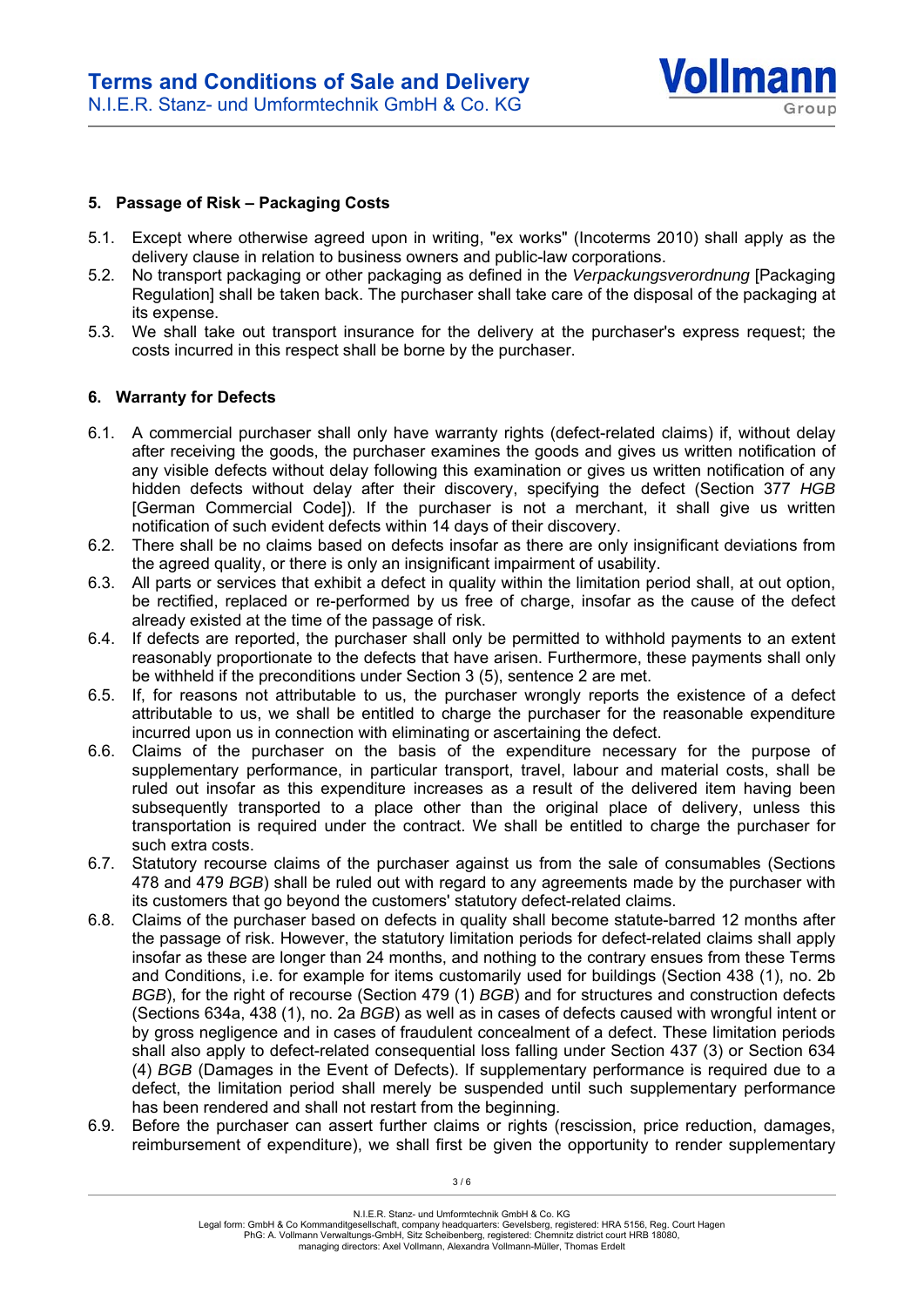

performance within a reasonable period, except where we have given a guarantee contrary hereto. If supplementary performance fails despite at least two attempts at supplementary performance, or if supplementary performance is impossible, or we refuse to render supplementary performance, or supplementary performance cannot be reasonably expected of the purchaser, the purchaser may rescind the contract or reduce the fee (reduction of price). The assertion of damage claims by the purchaser shall be governed by Section 8 of these Terms and Conditions.

6.10. Damage claims based on defects shall be governed by Section 8 of these Terms and Conditions. Any right to assert further claims or rights against us or our authorised agents on the basis of a defect in quality shall be ruled out.

# **7. Industrial Property Rights / Defects in Title**

- 7.1. Except where otherwise agreed upon, we shall merely be obliged to make the delivery in the country of the place of delivery free from third-party rights.
- 7.2. If we are at fault for any infringement of third-party property rights, we may, at our option, either obtain, at our expense, a right of use sufficient for the agreed or required use and grant this right of use, or alter the delivery item in such a way that the property right is not infringed, or exchange the delivery item, insofar as the agreed or required use of the delivery item by the purchaser is not impaired as a result thereof. If this is not possible for us or cannot be reasonably expected of us, the purchaser shall be entitled to the statutory claims and rights. Damage claims shall be governed by Section 8.
- 7.3. Section 6 (4), (5), (8) and (10) of these Terms and Conditions shall apply accordingly.

# **8. Damage Claims and Liability on Other Grounds**

- 8.1. Any right to assert damage claims for defect-related loss due to defects in our services owed to the purchaser, and any right to assert damage claims for consequential defect-related loss, in particular lost profit due to such defects, shall be ruled out, unless we caused the defects with wrongful intent or gross negligence or by negligently breaching principal contractual duties. This limitation of liability shall also apply to expenditure reimbursement claims of the purchaser based on defects. This limitation of liability for defect-related loss shall not apply to mortal injury, physical injury or health damage caused by slight negligence.
- 8.2. Any right to assert a damage claim for breach of a durability guarantee (Section 443 (2) *BGB*) given by us or third parties for which we are responsible shall be ruled out insofar as we are not at fault for the breach.
- 8.3. In all other respects, damage claims and expenditure reimbursement claims (hereinafter "damage claims") of the purchaser on any legal basis whatsoever, in particular those based on a breach of duties arising from the obligatory relationship or based on an unlawful act, shall be ruled out.
- 8.4. The above shall not apply to claims under Sections 1 and 4 *Produkthaftungsgesetz* [Product Liability Act], in cases of wrongful intent or gross negligence, for mortal injury, physical injury or health damage, in cases where a guarantee for the existence of a feature (guarantee of specific qualities) has been given, or in cases of negligent breach of principal contractual duties. However, our liability in cases of negligence shall be limited to the foreseeable loss typical of this type of contract, except where mortal injury, physical injury or health damage has occurred, where the existence of a feature has been guaranteed, or where otherwise agreed upon.
- 8.5. No change of the burden of proof is associated with the above provisions under subsections (1) to (4).
- 8.6. Insofar as our liability is ruled out or limited, this shall also apply to the personal liability of our employees, workers, personnel, representatives and authorised agents.

N.I.E.R. Stanz- und Umformtechnik GmbH & Co. KG

Legal form: GmbH & Co Kommanditgesellschaft, company headquarters: Gevelsberg, registered: HRA 5156, Reg. Court Hagen PhG: A. Vollmann Verwaltungs-GmbH, Sitz Scheibenberg, registered: Chemnitz district court HRB 18080, managing directors: Axel Vollmann, Alexandra Vollmann-Müller, Thomas Erdelt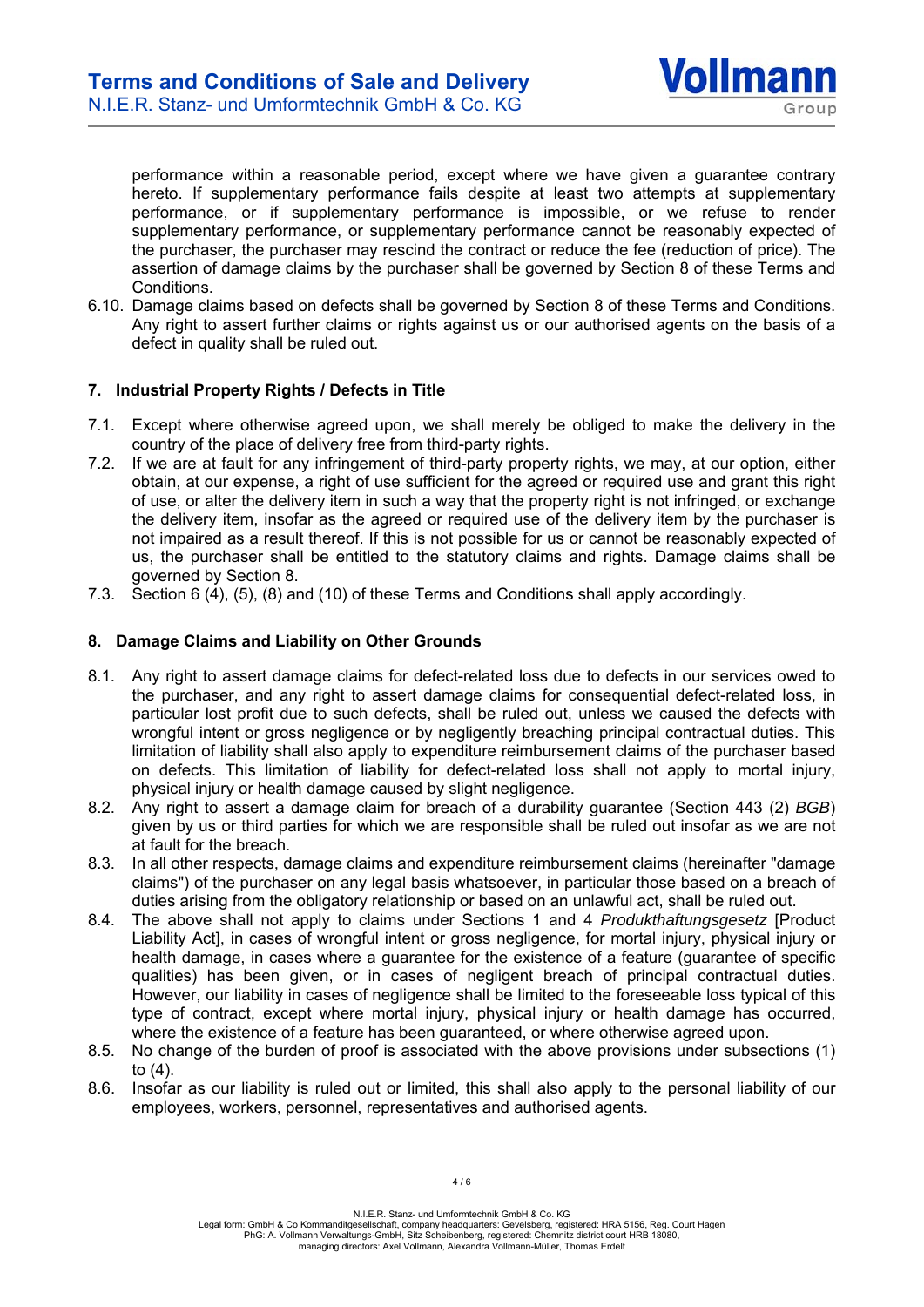8.7. Limitation of the claims between the supplier and the purchaser shall be governed by Section 6 (8) of these Terms and Conditions, except where claims arising from tortious producer liability (Sections 823 et seqq. *BGB*) or the *Produkthaftungsgesetz* [Product Liability Act] are concerned.

**Vollmann** 

Group

8.8. Principal contractual duties within the meaning of these Terms and Conditions of Sale and Delivery are contractual duties where, in the absence of compliance therewith, the contract would have no value, or only a materially lower value, for the purchaser, and where compliance may be reasonably expected by the purchaser with due regard being given to all agreements made, and where a breach of these duties can normally not be cured by monetary compensation or can only be cured by monetary compensation to a limited extent. In this sense, principal contractual duties also include such duties where, in the event of non-compliance, the purchaser would normally no longer be interested in the implementation of the contract.

# **9. Retention of Title**

- 9.1. We shall retain title to the delivered items until all payments arising from the business relationship with the purchaser have been received. If the purchaser acts in breach of the contract, particularly if it defaults on payment after having been set a reasonable time limit, we shall be entitled to repossess the item delivered. This shall not apply insofar as the purchaser has already filed for insolvency proceedings, or insolvency proceedings have been instituted, and we are, as a result thereof, not permitted to immediately repossess the items delivered. Repossession of the delivered item by us shall not constitute rescission of the contract, unless we have expressly declared this in writing. Attachment of the delivered item by us shall always constitute rescission of the contract. Rescission of the contract shall not preclude the assertion of damage claims against the purchaser. We shall be authorised to realise the delivered item after having repossessed it. The proceeds from such realisation shall be credited against the purchaser's liabilities – less reasonable realisation costs. The provisions concerning realisation that are laid down in the *InsO* (*Insolvenzordnung*) [Insolvency Code] shall remain unaffected.
- 9.2. The purchaser shall treat the delivery item with care; in particular, the purchaser shall, at its own expense, adequately insure it against fire damage, water damage and theft on a replacement value basis. Insofar as maintenance or inspection work is necessary, the purchaser shall carry this work out in due time at its own expense.
- 9.3. In the event of attachments or other interventions by third parties, the purchaser shall notify us in writing without delay and provide us with all information necessary for exercising our rights. The purchaser shall be liable to us for the court costs and out-of-court costs in connection with any necessary action under Section 771 *ZPO* [Code of Civil Procedure] (third-party counter-claim proceedings).
- 9.4. The purchaser shall be entitled to on-sell the delivery item in the ordinary course of business. However, it hereby assigns to us in advance, in the sum of the final invoiced amount (including value-added tax) of our claim, all claims that accrue to it against its customers or third parties from the on-selling, regardless of whether the item delivered has been on-sold without having been processed or after having been processed. The purchaser shall remain entitled to collect this claim even after the claim has been assigned. However, we shall be authorised to collect the claim ourselves if the purchaser no longer meets its payment obligations out of the proceeds received, defaults on payment or has filed for the institution of insolvency proceedings or has ceased payments. In such cases, we may demand that the purchaser disclose to us the claims assigned and the debtors concerned, provide all information necessary for collecting the claims, hand over all relevant documents and give the debtor/debtors (third party/third parties) concerned notification of this assignment. However, it shall not be possible for us to collect the claim insofar as the *Insolvenzordnung* precludes this.
- 9.5. Any processing or remodelling of the delivered item by the purchaser shall always take place on our behalf. If the item delivered is processed with other items not belonging to us, we shall acquire joint title to the new item in the ratio of the value of the delivered item (final amount invoiced, including value-added tax) in relation to the other processed items at the time of

5 / 6